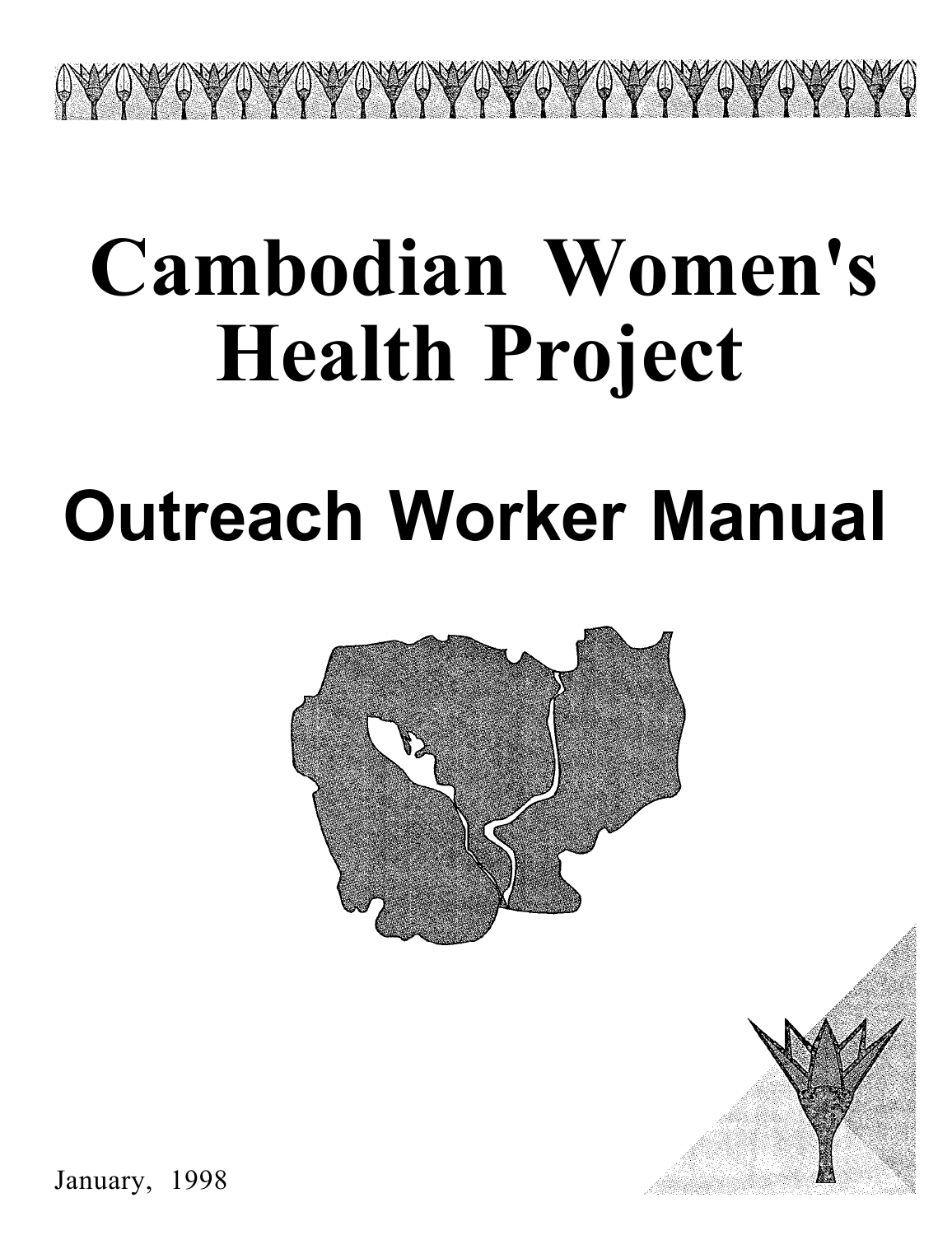## **CERVICAL CANCER**

### **Key Facts about Cervical Cancer**

- Worldwide, cervical cancer is the second most common cause of cancer mortality among women.
- Studies from Vietnam, Thailand, and elsewhere show that cervical cancer is a major contributor to mortality among Southeast Asian women.
- Every year, 16,000 American women are diagnosed with invasive cervical cancer.
- There are 50,000 new cases of in situ cervical cancer each year in the U.S.
- If left untreated, a substantial number of in situ cases develop into invasive malignancies.
- **Southeast Asian women have a higher incidence of cervical cancer than any other group in the U.S.**

### **Known and Probable Risk Factors for Cervical Cancer**

- Exposure to the human papilloma virus (HPV)
- History of sexually transmitted diseases
- Early age at first sexual intercourse
- Multiple sexual partners (or a male partner with multiple partners)
- Smoking (or exposure to passive smoke)
- **Lack of regular Pap testing**

#### **Natural History of Cervical Cancer**

- Usually, there is a long period between the time when abnormal changes first occur in the cervix and the development of invasive cervical cancer.
- Early abnormal changes are known as dysplasia.
- In situ cervical cancer (malignant cells are present, but confined to the surface of the cervix) follows dysplasia.
- Invasive cervical cancer occurs when malignant cells "break through" the surface of the cervix into deep tissue.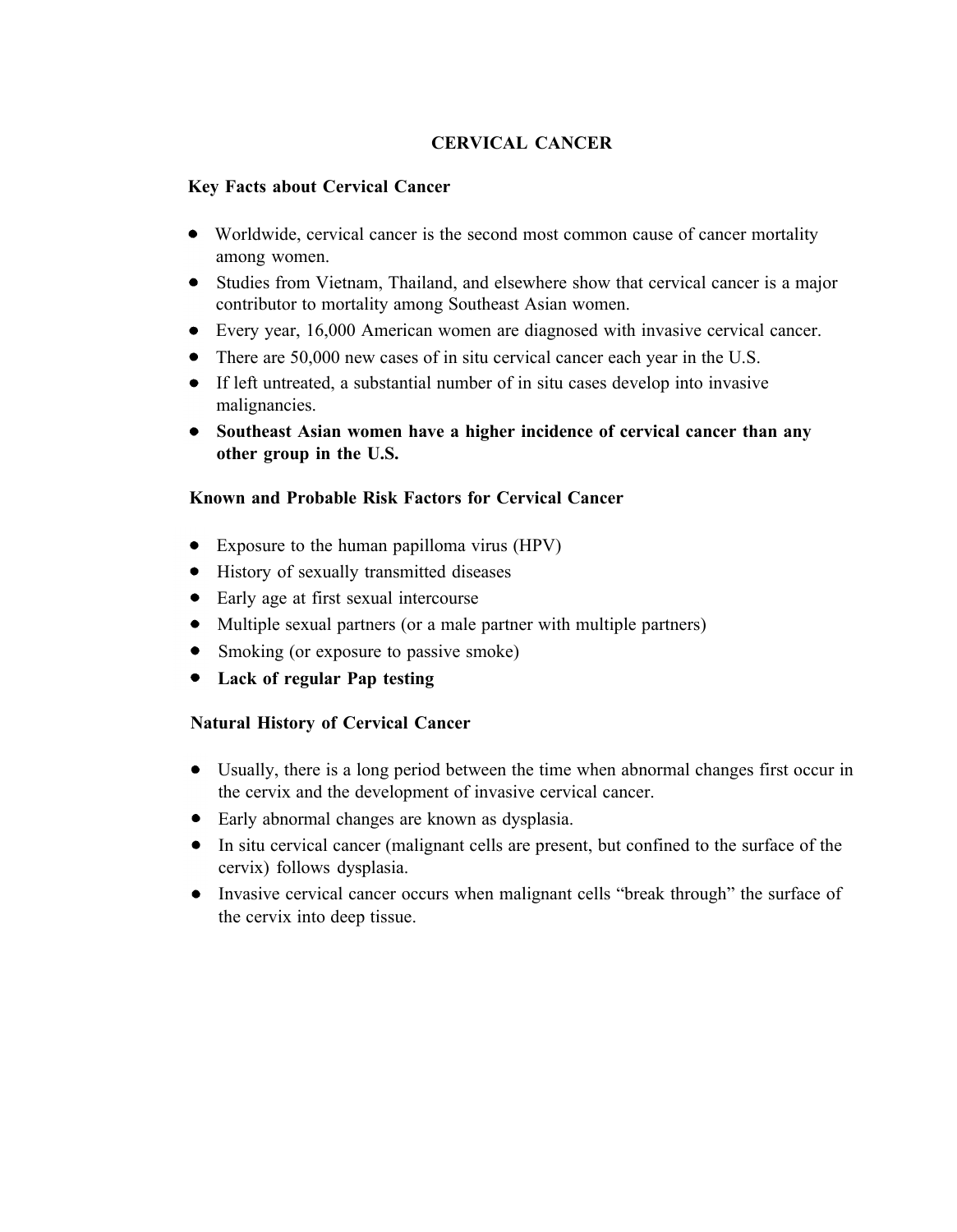# **QUALITATIVE DATA FINDINGS**

The Cambodian Women's Health Project talked to about 40 Cambodian women about cervical cancer and Pap testing. These interviews indicated that barriers to Pap testing include:

- Belief that life is a matter of karma or fate (a woman's destiny cannot be changed).
- Perception that Cambodian women do not get cervical cancer.
- Belief that Pap testing is unnecessary if sor sai kjai has been observed (because this protects a woman from cervical disease).
- Fear of cancer (perceived as incurable).
- Fear of surgery (particularly hysterectomy).
- Lack of understanding about the value of early detection.
- Lack of familiarity with the Pap test.
- Belief that screening is unnecessary (particularly if asymptomatic, older, postmenopausal, or not sexually active).
- Concern about embarrassment in association with gynecologic exams.
- Concern about pain and discomfort in association with Pap testing.
- Concern about the cost of Pap testing.
- Lack of female physicians.
- Lack of interpreter services (particularly female interpreters).
- Problems scheduling clinic appointments (because of inability to speak English).
- Transportation problems.
- Childcare problems.

The women who participated in the interviews also reported the following Pap testing facilitators:

- Physician recommendation.
- Support of family and friends.
- Belief that Pap testing may help women live longer (so they can continue to care of their families).